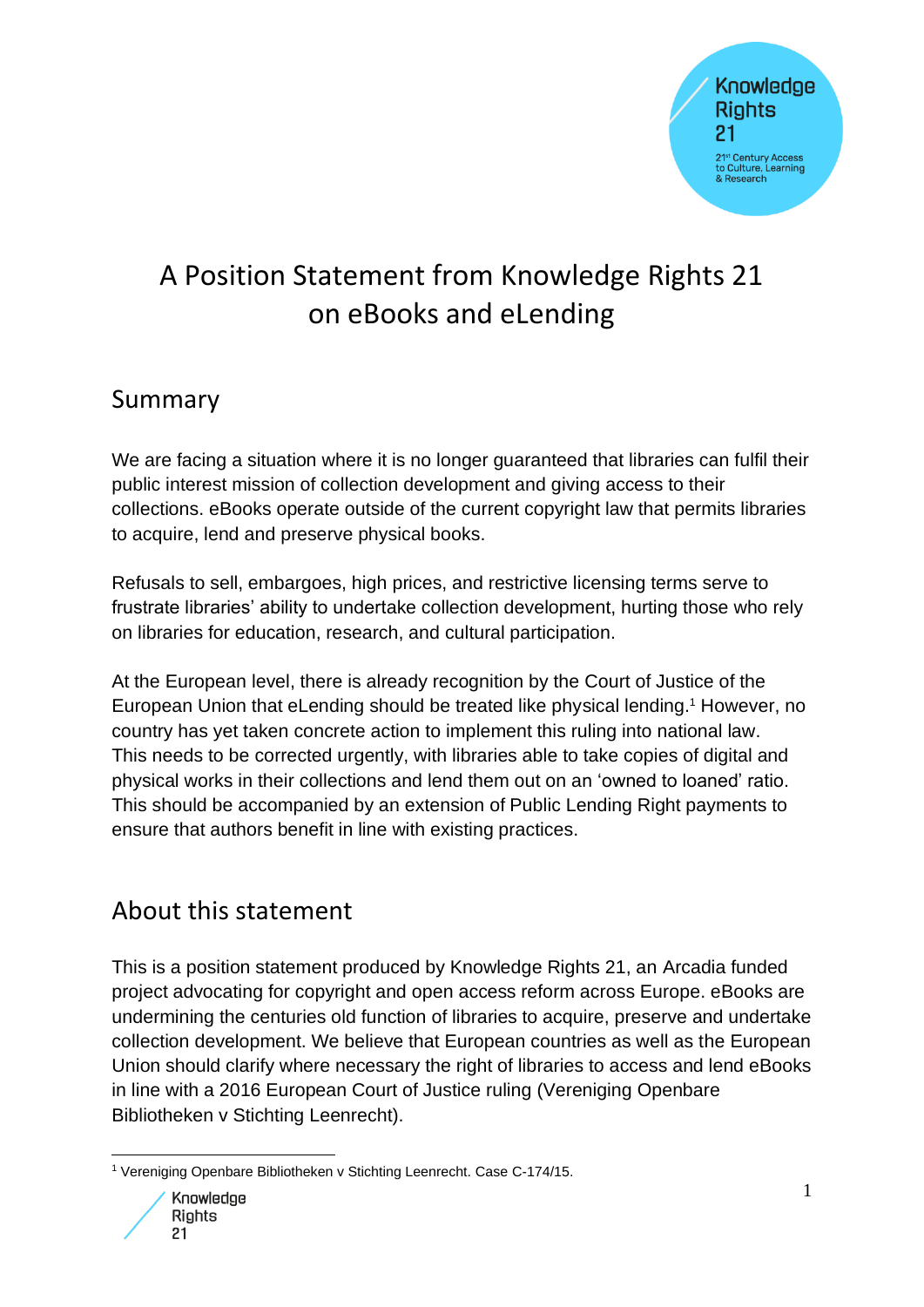**Knowledge Rights** 21 21<sup>st</sup> Century Access to Culture, Learning<br>& Research

There is growing concern about the impact that monopoly power in digital markets and potential abuse of it - can have on businesses and consumers. So far, much of this has focused on the sort of natural monopolies that form around major platforms. For example, the Digital Markets Act. However, the excessive, monopolistic and abusive exercise of intellectual property rights is also a reality when it comes to consumers' day to day activities. The use of technical protection measures stop us from transferring digital songs and films we have bought across our multiple personal devices and storage platforms. As cars have turned into computers, copyright can be invoked to prevent independent garages from servicing your car, and prevent owners from repairing their own vehicles.<sup>2</sup>

eBooks are another example where through excessive use of monopoly rights combined with inaction by governmental bodies, the rights that citizens and libraries have depended on for generations, and that are recognised on paper, have been removed in practice. This has consequences that reach to the core of what libraries are and do in supporting education, research, and cultural participation.

#### 1. Undermining centuries-old public policy

Universities and public libraries are experiencing very serious problems with giving access to eBooks. Eye-watering price-rises are common (e.g., a 300% - 1000% uplift on the paper book for a single seat licence<sup>3</sup>), putting severe strain on library budgets<sup>4</sup>. Not only this, eBooks that are only licensed for a set time or number of loans usually mean that libraries must buy access to the same titles again and again. Certain publishers effectively refuse to license eBooks to libraries outright in some countries<sup>5</sup>, or require libraries to purchase bundles of eBooks. This forces them to buy books they have no need for just to access those they must have – for example because it is required reading for a particular course.

In the public library space, if you change your audio book platform you can lose access to all the audiobooks you have previously purchased. Another issue is what

<sup>5</sup> http://informationr.net/ir/24-3/paper837.html



<sup>2</sup> https://www.vox.com/2015/5/26/8656281/dmca-car-repair-rights

<sup>3</sup> https://www.theguardian.com/education/2021/jan/29/price-gouging-from-covid-student-ebooks-costing-up-to-500-more-than-in-print

<sup>4</sup> https://www.libraryassociation.ie/irish-librarians-call-for-action-on-the-electronic-content-crisis-facing-librariesand-library-users/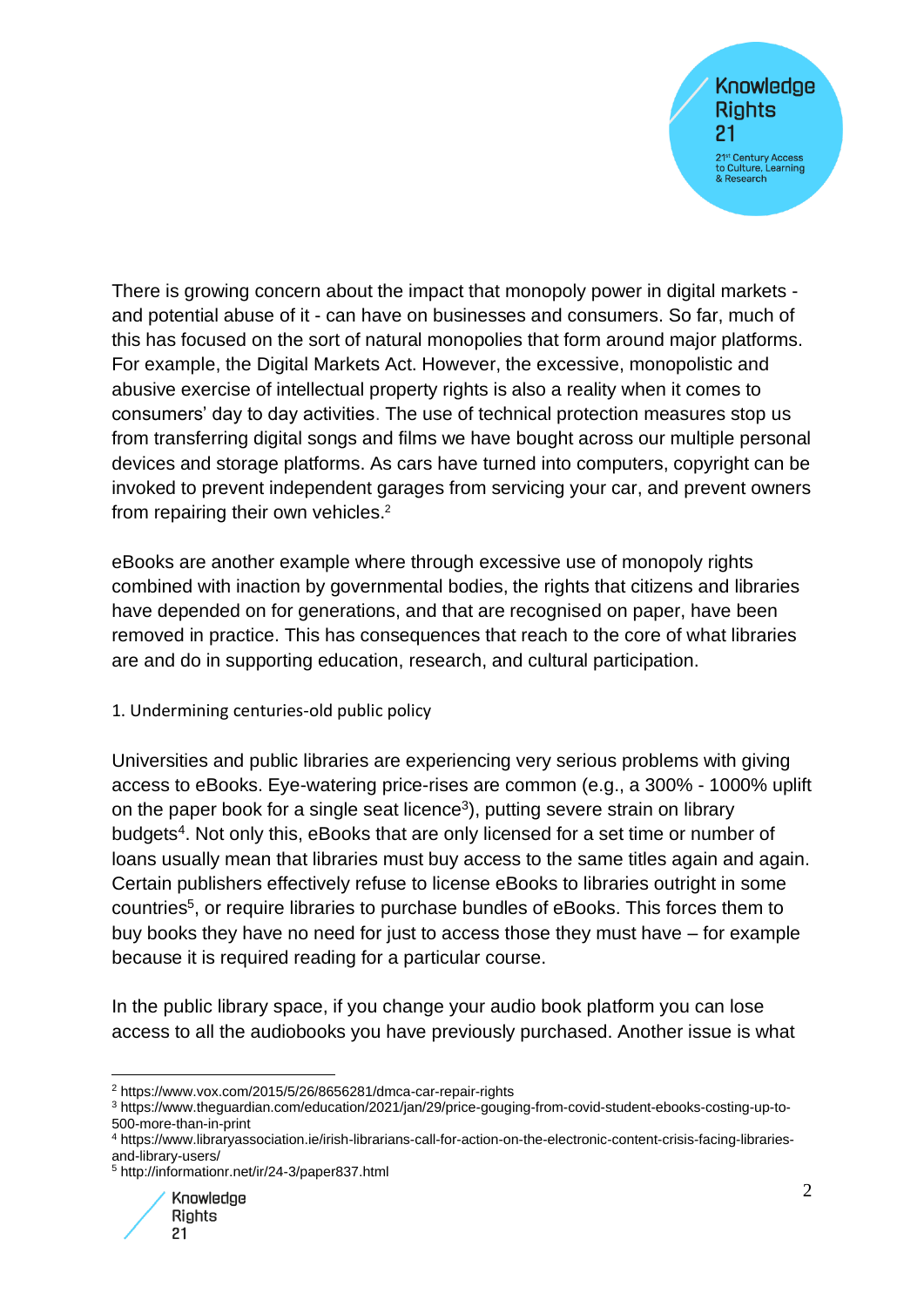

is called "windowing". Publishers will sometimes hold back new titles resulting in members of the public who cannot afford them (or have no space for more books on their shelves) having to wait many months to read the book from their local library electronically.

Digital developments have turned access to knowledge and learning on its head. eBooks play havoc not only with library budgets, but the very principle of what constitutes a library. The public welfare function of a library is to provide free access to knowledge. Traditionally this has always been possible because they have been free to acquire any book and then lend it either directly to their patrons, or via other libraries as part of interlibrary loan. As such, libraries have been able to ensure that access to information, education and culture is not conditional on ability to pay.

Many, if not all the problems described above stem from the fact that libraries no longer have the right in law to acquire and lend eBooks as they can with paper books. Libraries also have no choice but to provide access to books for their users to fulfil their mandates, and therefore the sector does not function as a free market - in effect, there is very little demand elasticity. This in turn results in contracts of adhesion<sup>6</sup>. With the advent of digital, the equilibrium that used to exist in book markets has been upset – something policy makers need to understand more fully. Because copyright law has not been updated, publishers are now entirely free via licence to determine if, when and how a library can access their electronic titles. This means libraries have lost almost all the independence and agency that they once had and are no longer able to freely develop their own digital collections and give access to them accordingly.

#### 2. Copyright law and eLending

Copyright law runs through all of these issues. In copyright law, libraries have been able to acquire any physical item because of what is known as the "exhaustion" or "first-sale" doctrine. (This means that a rightsholder cannot control the sale of a book or other material containing their intellectual property once sold with the permission of the rightsholder.) This enables a library to undertake "collection development", where it builds and creates collections that reflect the specific needs of their users.

<sup>&</sup>lt;sup>6</sup> A contract of adhesion is one where there is such disproportionate bargaining power that one party cannot negotiate the provisions they reasonably require.

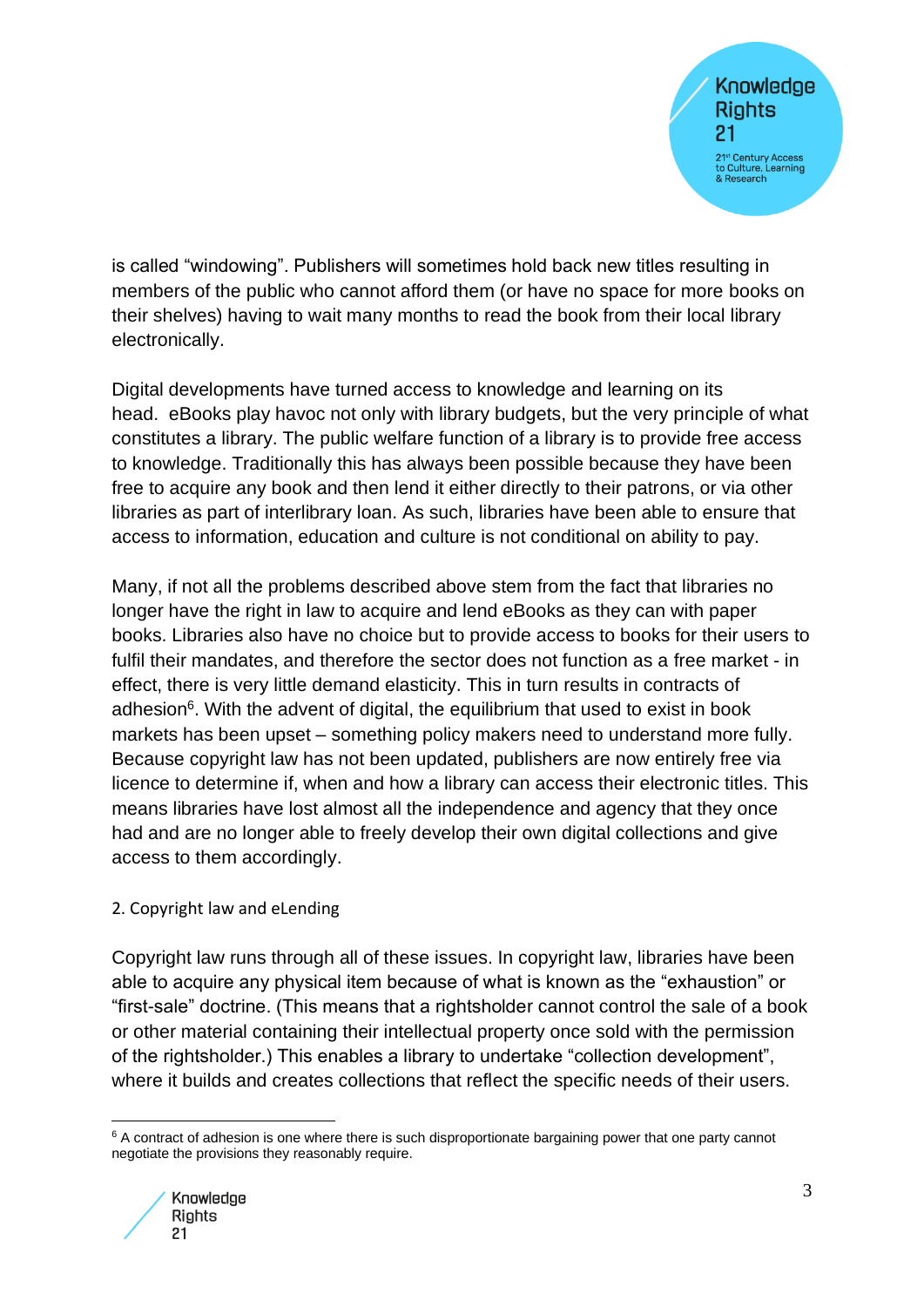

Lending is also regulated by copyright law in Europe<sup>7</sup>, as an exception to the monopoly rights the law grants rightsholders. These two provisions – exhaustion and legislated lending exceptions – have a key public interest function.

As outlined above, libraries however do not have the right in law to either acquire or lend eBooks as they are not subject to the exhaustion doctrine under copyright law. Their acquisition and lending are therefore regulated by contract law – i.e. everything depends on whether and what the publisher is willing to offer. With no clear legal right to lend electronic material, the ability of a library to function and exist in the digital environment is entirely at the behest of publishers, with libraries rarely able to negotiate the contracts they are offered on terms that work for them as they have little if any bargaining power.

The undermining of the rights of citizens to access knowledge through a library irrespective of their capacity to pay for it, raises serious public policy questions for governments. In the United States some states have started to enact legislation to guarantee reasonable access to eBooks for schools and libraries<sup>8</sup>. However, other than eBooks being an issue for investigation as agreed in the coalition agreement of the current German government, we are unaware of any concrete legislative developments in Europe on this front.

3. Authors should be able to benefit from eBook Lending

It is not only the world of libraries that has been turned upside down. Authors too are not necessarily benefitting adequately from public library eBook markets. Whilst under the Rental and Lending Directive as enacted in most European countries, authors have the right to receive payments for loans by public libraries (called the public lending right (PLR)). This does not apply to licensed eBooks, which are currently not accessed under the terms of the Directive, but rather under contract.

As a result of eBook lending being regulated not by contract law and not the Rental and Lending Directive, authors are not receiving PLR payments for loans of their eBooks. Not only this, a study by Auteursbond and the Lira Foundation found that

<sup>8</sup> https://www.publishersweekly.com/pw/by-topic/industry-news/libraries/article/88403-illinois-rhode-islandintroduce-new-library-e-book-bills.html



<sup>7</sup> Directive 2006/115/EC of the European Parliament and of the Council of 12 December 2006 on rental right and lending right and on certain rights related to copyright in the field of intellectual property.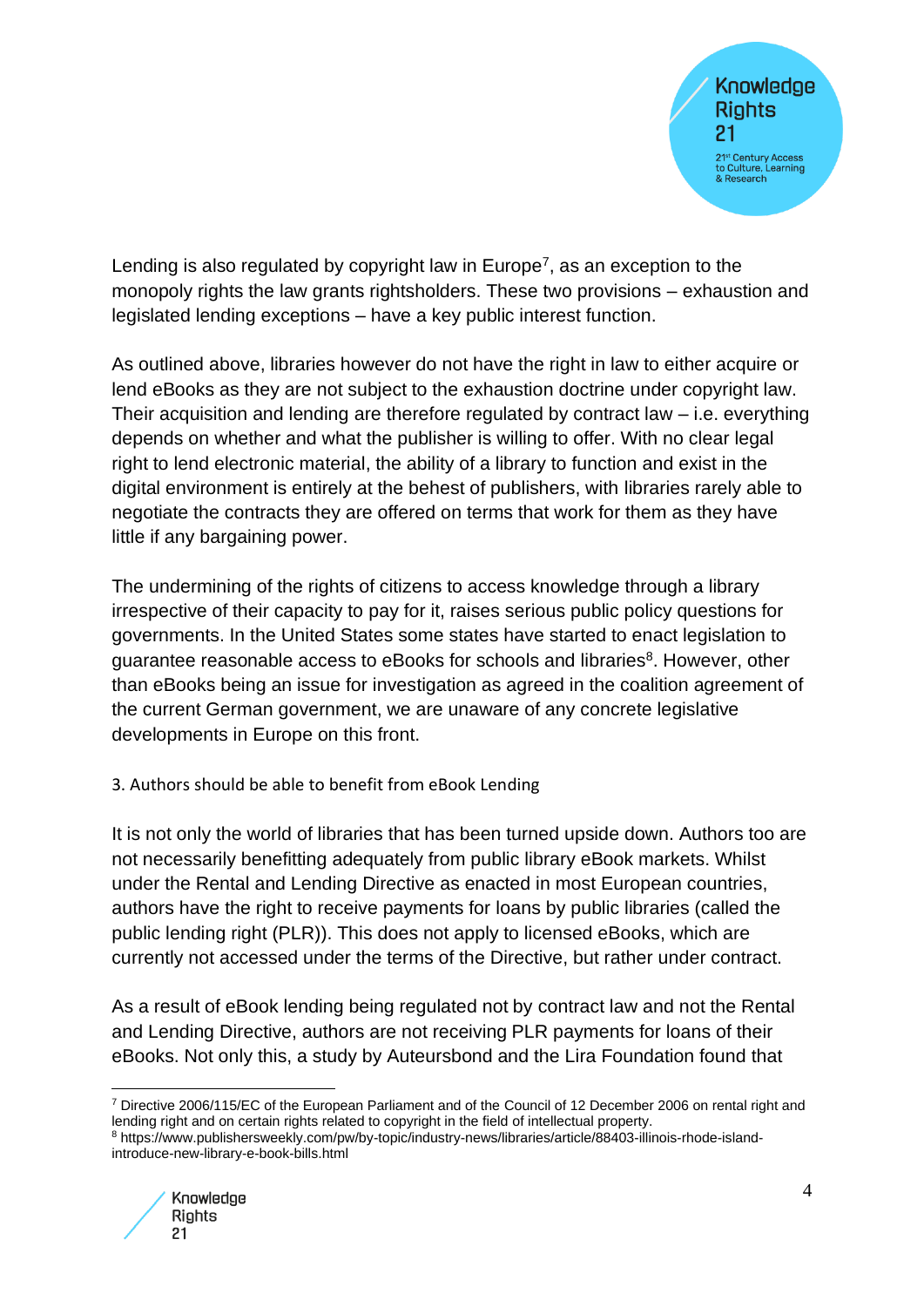

68% of authors received no royalty payments from publishers at all for licensedbased loans of eBooks<sup>9</sup>. In spite of this, in the topsy-turvy world of eBooks, a coalition of book industry organisations including prominent authors themselves<sup>10</sup> are campaigning against proposed library eLending legislation in Germany that would actually provide them with a stream of income in the form of PLR payments guaranteed in law for library loans.

### Principles for a Law on eBooks

Knowledge Rights 21 believes governments must wake up and act now before the rights of citizens to access information and learning through libraries are eroded any further.

Although eBooks have the potential to democratise access to knowledge irrespective of where you live and your ability to pay for it, we are in reality far from any such democratic ideal. Publishers and booksellers [should not be your new librarians](https://www.knowledgerights21.org/news-story/publishers-authors-and-booksellers-should-not-become-your-librarians/)<sup>11</sup> and should not be able to sideline centuries-old activities that exist to support the public interest. Library users should be able to enjoy the possibilities that eBooks bring to access more diverse or local content irrespective of their ability to pay for it. Those who are unable to travel to libraries (for reasons of distance or mobility for example) should not be denied the opportunity that eBooks provide to be able to access information from where they are.

Significantly the European Court of Justice agrees with this. In the landmark case Vereniging Openbare Bibliotheken v Stichting Leenrecht the court ruled that under the existing Rental and Lending Directive, libraries have the right to acquire and lend any eBook available on the market on an "owned to loaned" ratio. (This means for example if a library acquires one copy, they can only give access to the public to one copy only. If they acquire two, they can only give access to two copies etc). The CJEU strongly supported the public interest in saying:

<sup>10</sup> https://www.knowledgerights21.org/news-story/publishers-authors-and-booksellers-should-not-become-yourlibrarians/

<sup>11</sup> https://www.knowledgerights21.org/news-story/publishers-authors-and-booksellers-should-not-become-yourlibrarians/



<sup>9</sup> https://www.ereaders.nl/auteurs-verdienen-weinig-aan-uitlening-e-books-en-abonnementsdiensten/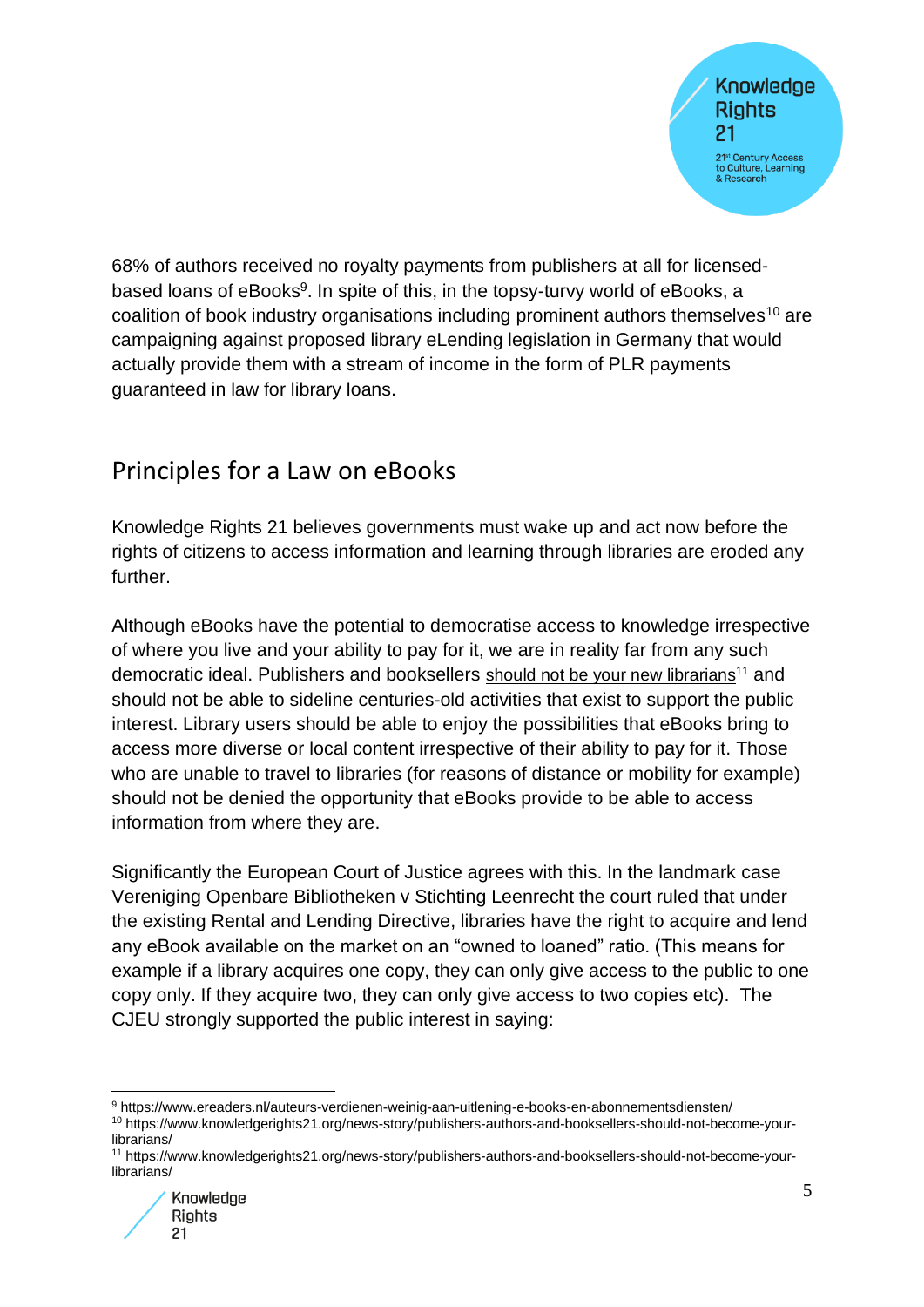**Knowledge Rights** 21 21<sup>st</sup> Century Access to Culture, Learning<br>& Research

"Libraries are one of civilisation's most ancient institutions, predating by several centuries the invention of paper and the emergence of books as we know them today. In the 15<sup>th</sup> century, they successfully adapted to, and benefited from, the invention of printing and it was to the libraries that the law of copyright, which emerged in the 18<sup>th</sup> century, had to adjust. Today we are witnessing a new, digital revolution, and one may wonder whether libraries will be able to survive this new shift in circumstances. Without wishing to overstate its importance, the present case undeniably offers the Court a real opportunity to help libraries not only to survive, but also to flourish.<sup>12"</sup>

The CJEU has clearly decided in favour of libraries being able to acquire and lend eBooks. It is now time for European governments to make this landmark ruling a reality by addressing any gaps that may exist in current copyright frameworks.<sup>13</sup>

To this end we propose that where necessary governments amend copyright and other related laws in line with the CJEU ruling, in order to clarify that existing derogations in law permit the lending of eBooks by European libraries. This should include inter alia:

1.The right for libraries to acquire, preserve and make a digital reproduction of an analogue and / or an electronic book / audiobook that has been made available in the market under sale or licence;

2. No more copies than have been acquired under 1 above, shall be loaned to members of the public at any one time. Libraries should have the right to lend directly to users, as well as via other libraries as part of interlibrary loan;

3. Neither contracts nor technical protection measures shall be enforceable to prevent this;

4. Any loans made under this shall require the payment of PLR monies by public libraries in line with existing practice with paper and or audiobooks.

<sup>&</sup>lt;sup>13</sup> Amongst the issues already highlighted, the possibility for libraries to buy works on the market, at a price and on terms that allow them to use them, and protection from override of the possibility to lend by contract terms or technological protection measures.



<sup>12</sup> See opinion of Advocate general delivered on 16 June 2016 (1) Case C-174/15 *Vereniging Openbare Bibliotheken v Stichting Leenrecht*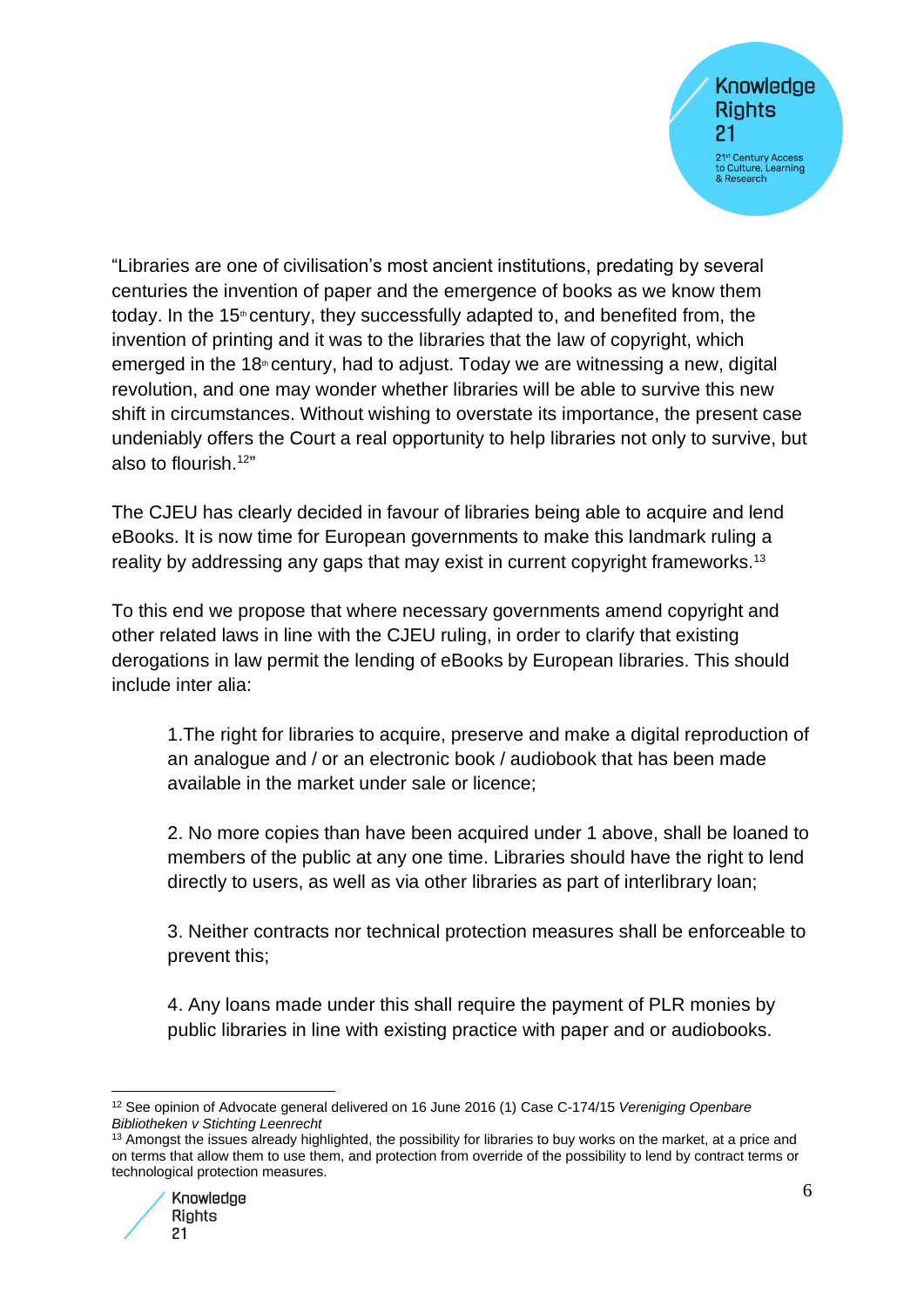

No doubt publishers and some authors will prophesise the end of the world if such changes come into force. Yet there is nothing that would prevent a publisher from providing the sector with competitive and attractive licences, so a library prefers to use the offering from the publisher rather than exceptions<sup>14</sup>. Lending under copyright law also guarantees remuneration to authors which the Auteursbond study found, in the majority of cases, is not happening under licence-based schemes.

All this clarification in copyright law does is return us to the status quo – the ability for libraries to lend books in their collection to the same ratio that they have purchased them. Importantly for authors it also creates guaranteed remuneration. This is nothing new or radical, just continuing what libraries have done for centuries.

Moreover, the European Court of Justice agrees with us. As the Advocate General said, now is high time to let libraries "not only ... survive, but also to flourish."

<sup>14</sup> For example, the one-copy-one-user model may well be ill suited for best-sellers, when a library may prefer multiple-use licences early on.

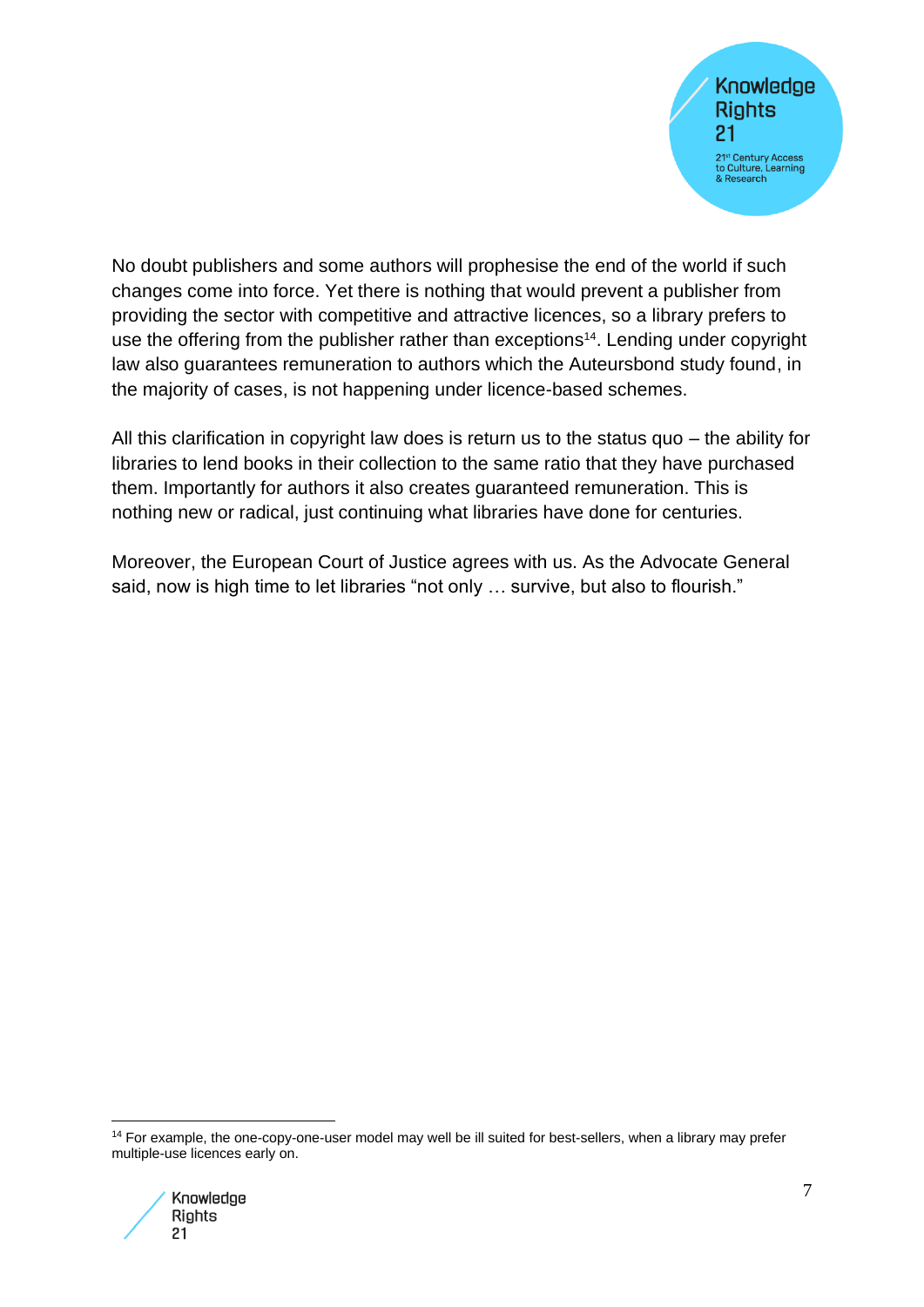**Knowledge Rights**  $21$ 21st Century Access<br>to Culture, Learning<br>& Research

### Recommendations

1. At the European Level

The European Union should amend the Rental and Lending Directive to reflect the ruling of the Court of Justice of the European Union, in Vereniging Openbare Bibliotheken v Stichting Leenrecht.

2. At the National Level

EU Member States: Evaluate national law and if current law is unclear, or it contradicts Vereniging Openbare Bibliotheken v Stichting Leenrecht, update national law accordingly.

Non-EU Member States: In order to ensure that libraries can continue to undertake collection development and lend their collections to patrons, as well as undertake interlibrary loan, update national law to allow digitisation and lending of eBooks on an "owned to loaned" ratio.